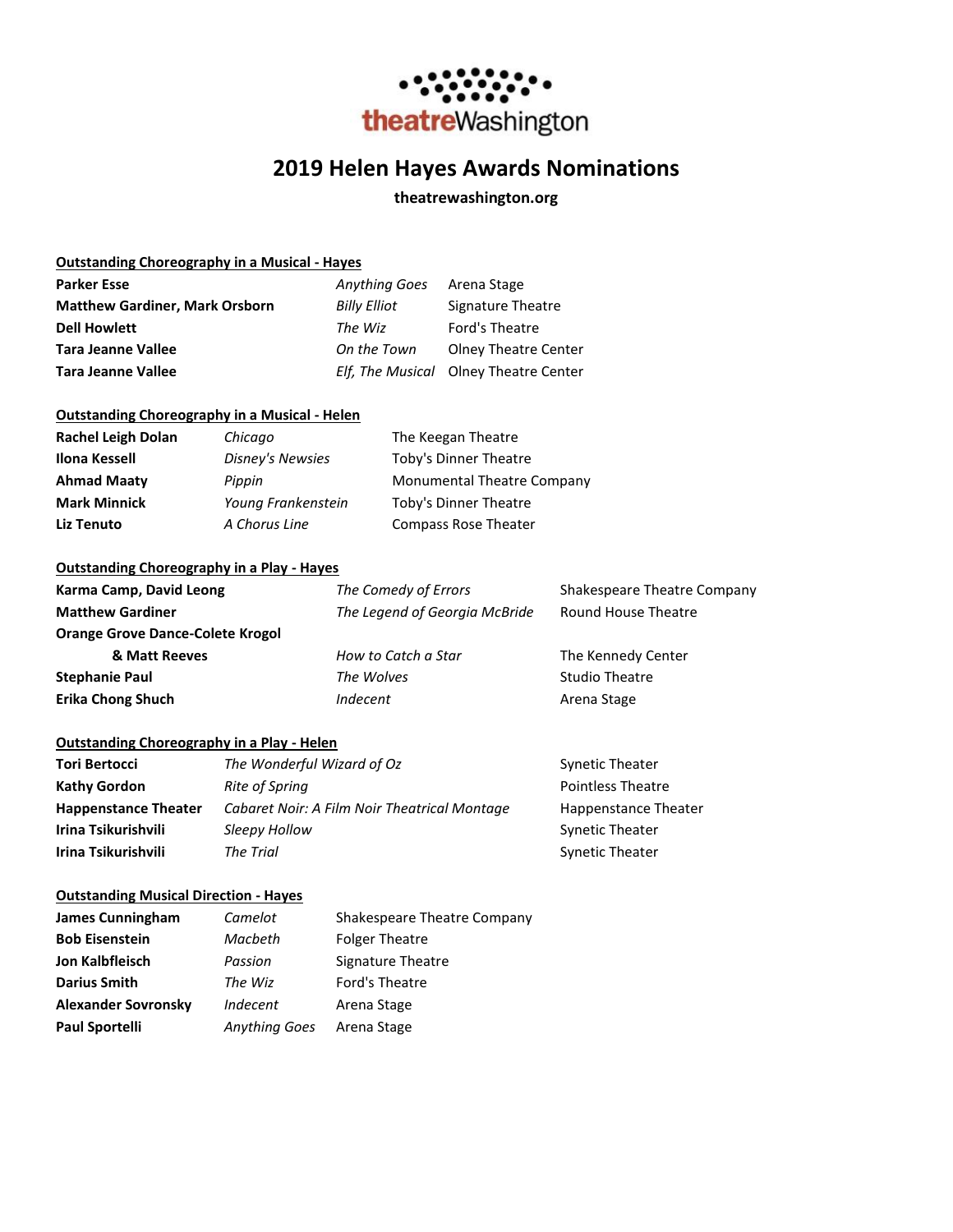# **Outstanding Musical Direction - Helen**

| <b>Britt Bonney</b>         | Girlfriend            | Signature Theatre                    |
|-----------------------------|-----------------------|--------------------------------------|
| Walter "Bobby" McCoy        | Fly by Night          | 1st Stage                            |
| <b>Walter "Bobby" McCoy</b> | Aida                  | <b>Constellation Theatre Company</b> |
| <b>Jake Null</b>            | Chicago               | The Keegan Theatre                   |
| <b>Markus Williams</b>      | A Civil War Christmas | 1st Stage                            |

#### **Outstanding Costume Design - Hayes**

| Kara Harmon                        | The Wiz              | Ford's Theatre              |
|------------------------------------|----------------------|-----------------------------|
| <b>Ana Kuzmanic</b> <i>Camelot</i> |                      | Shakespeare Theatre Company |
| <b>Robert Perdziola Passion</b>    |                      | Signature Theatre           |
| Ivania Stack                       | Cinderella           | <b>Imagination Stage</b>    |
| <b>Alejo Vietti</b>                | <b>Anything Goes</b> | Arena Stage                 |

# **Outstanding Costume Design - Helen**

| <b>Sandra Spence, Sally Boyett</b> | The Comedy of Errors       | Annapolis Shakespeare Company        |
|------------------------------------|----------------------------|--------------------------------------|
| <b>Kelsey Hunt</b>                 | The Caucasian Chalk Circle | <b>Constellation Theatre Company</b> |
| Debra Kim Sivigny                  | The Lathe of Heaven        | Spooky Action Theater                |
| Debra Kim Sivigny                  | Swimming With Whales       | 1st Stage                            |
| <b>Erik Teague</b>                 | Sleepy Hollow              | <b>Synetic Theater</b>               |
| <b>Erik Teague</b>                 | The Trial                  | <b>Synetic Theater</b>               |

#### **Outstanding Lighting Design - Hayes**

| <b>Andrew Cissna</b>               | John     | Signature Theatre           |
|------------------------------------|----------|-----------------------------|
| Josh Epstein                       | Indecent | Arena Stage                 |
| <b>Kimberly Purtell</b> Snow Child |          | Arena Stage                 |
| <b>Rui Rita</b>                    | The Wiz  | Ford's Theatre              |
| <b>Robert Wierzel</b> Camelot      |          | Shakespeare Theatre Company |

#### **Outstanding Lighting Design - Helen**

| <b>Brian S. Allard</b> | <b>Titus Andronicus</b>     | <b>Synetic Theater</b> |
|------------------------|-----------------------------|------------------------|
| <b>Brian S. Allard</b> | The Trial                   | <b>Synetic Theater</b> |
| <b>Adam Bacigalupo</b> | The Lathe of Heaven         | Spooky Action Theater  |
| <b>Colin K. Bills</b>  | Girlfriend                  | Signature Theatre      |
| David A. Hopkins       | Disney's The Little Mermaid | Toby's Dinner Theatre  |

#### **Outstanding Set Design - Hayes**

| Paige Hathaway      | John                                         | Signature Theatre |
|---------------------|----------------------------------------------|-------------------|
| <b>Emily Lotz</b>   | The Princess & The Pauper - A Bollywood Tale | Imagination Stage |
| Lee Savage          | Passion                                      | Signature Theatre |
| Jason Sherwood      | The Wiz                                      | Ford's Theatre    |
| <b>Nate Sinnott</b> | You're a Good Man, Charlie Brown             | Imagination Stage |

# **Outstanding Set Design - Helen**

| A.J. Guban                        | The Caucasian Chalk Circle        | <b>Constellation Theatre Company</b> |
|-----------------------------------|-----------------------------------|--------------------------------------|
| Misha Kachman                     | Girlfriend                        | Signature Theatre                    |
| Matthew Keenan                    | The Undeniable Sound of Right Now | The Keegan Theatre                   |
| <b>Daniel Pinha</b>               | The Trial                         | <b>Synetic Theater</b>               |
| Natsu Onoda Power (Set Designer), |                                   |                                      |
| Danny Carr (Projection Designer)  | The Lathe of Heaven               | Spooky Action Theater                |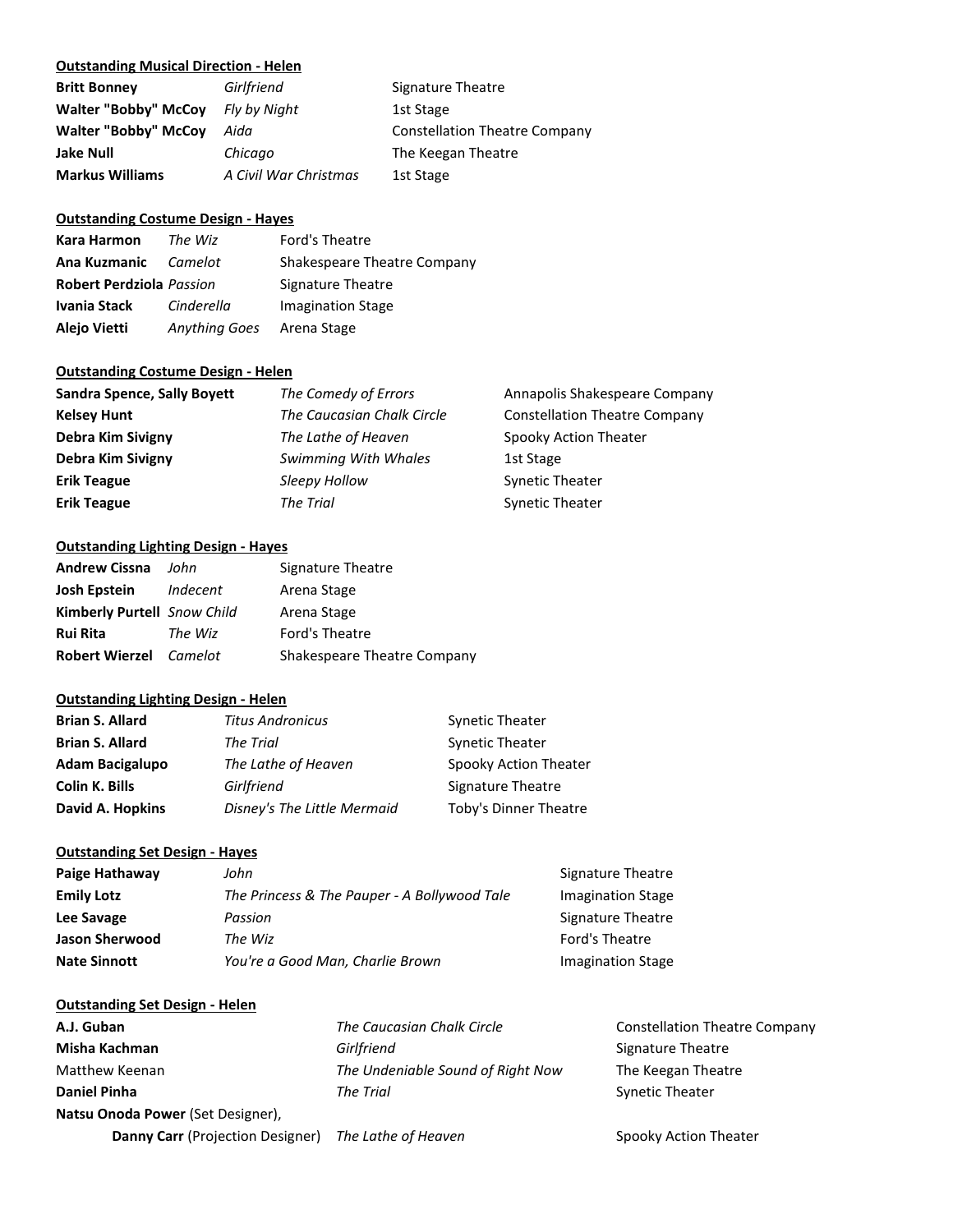| <b>Outstanding Sound Design - Hayes</b>                |             |                            |                                |                                       |
|--------------------------------------------------------|-------------|----------------------------|--------------------------------|---------------------------------------|
| <b>Ryan Hickey</b>                                     | Light Years |                            | <b>Signature Theatre</b>       |                                       |
| Kenny Neal (Sound Designer),                           |             |                            |                                |                                       |
| Deborah Wicks La Puma (Composer)                       |             | Digging Up Dessa           | The Kennedy Center             |                                       |
| <b>Tosin Olufolabi</b>                                 | Gloria      |                            |                                | <b>Woolly Mammoth Theatre Company</b> |
| <b>Andre Pluess</b>                                    | Indecent    |                            | Arena Stage                    |                                       |
| <b>Ken Travis</b>                                      | Camelot     |                            |                                | Shakespeare Theatre Company           |
| <b>Outstanding Sound Design - Helen</b>                |             |                            |                                |                                       |
| <b>Ryan Hickey</b>                                     |             | Girlfriend                 |                                | Signature Theatre                     |
| Roc Lee                                                |             | The Lathe of Heaven        |                                | Spooky Action Theater                 |
| Gordon Nimmo-Smith (Sound Designer),                   |             |                            |                                |                                       |
| <b>Brian Lotter &amp; Matthew Schleigh (Composers)</b> |             | The Caucasian Chalk Circle |                                | <b>Constellation Theatre Company</b>  |
| Sarah O'Halloran                                       |             | Swimming With Whales       |                                | 1st Stage                             |
| <b>Michael Winch</b>                                   |             |                            | The Frederick Douglass Project | Solas Nua                             |

# **Outstanding Direction in a Musical - Hayes**

| <b>Kathryn Chase Bryer</b> | Cinderella           | <b>Imagination Stage</b> |
|----------------------------|----------------------|--------------------------|
| <b>Matthew Gardiner</b>    | Passion              | Signature Theatre        |
| <b>Kent Gash</b>           | The Wiz              | Ford's Theatre           |
| <b>Tina Landau</b>         | Dave                 | Arena Stage              |
| <b>Molly Smith</b>         | <b>Anything Goes</b> | Arena Stage              |

# **Outstanding Direction in a Musical - Helen**

| <b>Kathryn Chase Bryer</b>             | Fly by Night                | 1st Stage                  |
|----------------------------------------|-----------------------------|----------------------------|
| <b>Matthew Gardiner</b>                | Girlfriend                  | Signature Theatre          |
| <b>Mark Minnick</b>                    | Disney's The Little Mermaid | Toby's Dinner Theatre      |
| Mark A. Rhea, Susan Marie Rhea Chicago |                             | The Keegan Theatre         |
| <b>Michael Windsor</b>                 | <b>Brooklyn The Musical</b> | Monumental Theatre Company |

**Michael Winch Michael Winch** *How to Keep an Alien* Solas Nua

# **Outstanding Direction in a Play - Hayes**

| <b>Kip Fagan</b>       | Gloria                        | <b>Woolly Mammoth Theatre Company</b> |
|------------------------|-------------------------------|---------------------------------------|
| <b>Paige Hernandez</b> | Queens Girl in Africa         | Mosaic Theater Company of DC          |
| <b>Marti Lyons</b>     | <b>Botticelli in the Fire</b> | <b>Woolly Mammoth Theatre Company</b> |
| <b>Marti Lyons</b>     | The Wolves                    | <b>Studio Theatre</b>                 |
| <b>David Muse</b>      | The Remains                   | <b>Studio Theatre</b>                 |
| <b>Alan Paul</b>       | The Comedy of Errors          | Shakespeare Theatre Company           |
| <b>Eric Rosen</b>      | <b>Indecent</b>               | Arena Stage                           |

# **Outstanding Direction in a Play - Helen**

| <b>Colin Hovde</b> | The Events                            | <b>Theater Alliance</b>              |
|--------------------|---------------------------------------|--------------------------------------|
| <b>Alex Levy</b>   | The Farnsworth Invention              | 1st Stage                            |
| <b>Alex Levy</b>   | Swimming With Whales                  | 1st Stage                            |
| <b>Nick Martin</b> | Melancholy Play: A Contemporary Farce | <b>Constellation Theatre Company</b> |
| Natsu Onoda Power  | The Lathe of Heaven                   | Spooky Action Theater                |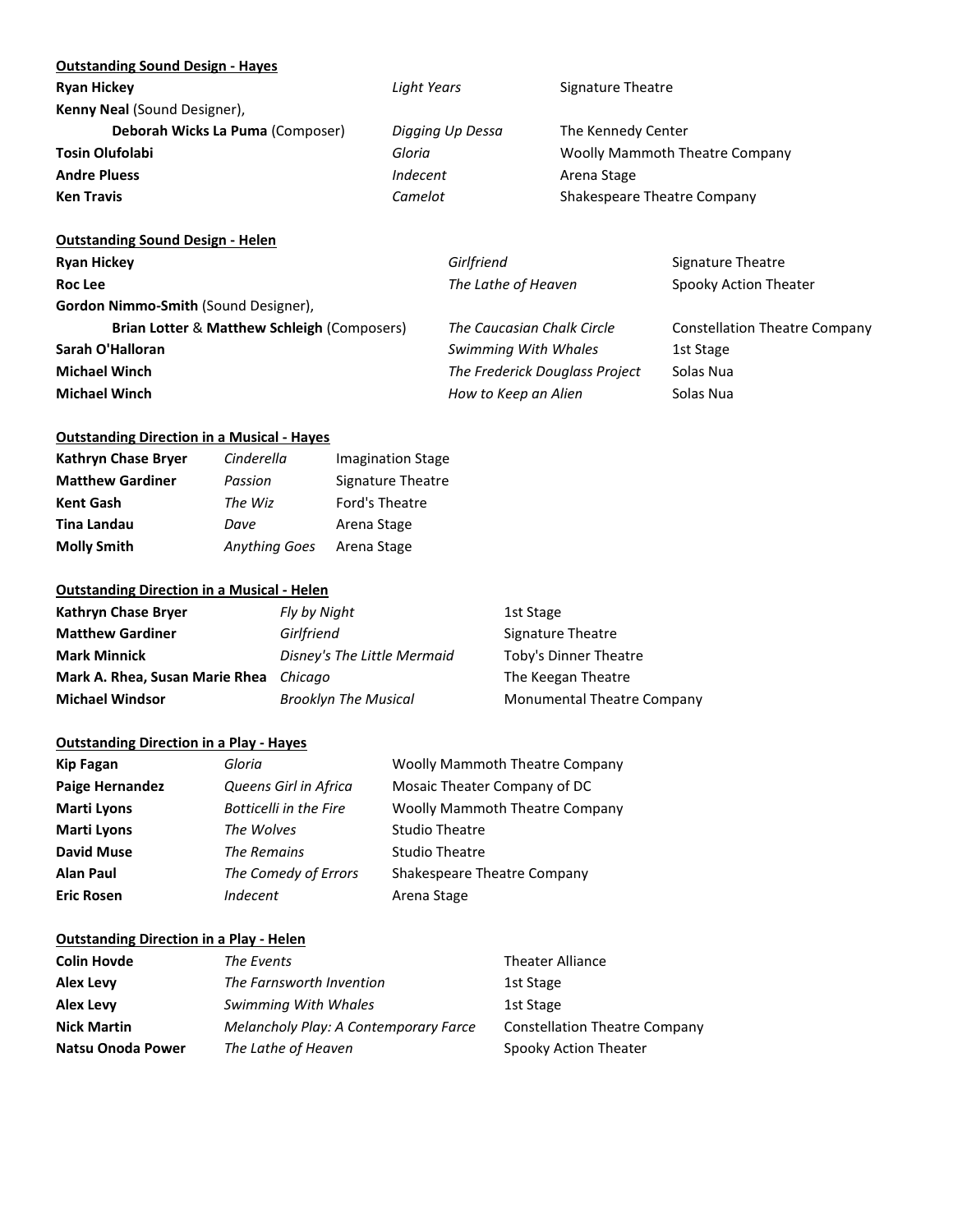#### **Outstanding Ensemble in a Musical - Hayes**

| <b>Anything Goes</b>                           | Arena Stage              |
|------------------------------------------------|--------------------------|
| Dave                                           | Arena Stage              |
| The Scottsboro Boys                            | Signature Theatre        |
| Sweeney Todd: The Demon Barber of Fleet Street | Rep Stage                |
| The Wiz                                        | Ford's Theatre           |
| You're a Good Man, Charlie Brown               | <b>Imagination Stage</b> |

# **Outstanding Ensemble in a Musical - Helen**

| <b>Brooklyn The Musical</b> | <b>Monumental Theatre Company</b> |
|-----------------------------|-----------------------------------|
| Chicago                     | The Keegan Theatre                |
| Disney's The Little Mermaid | Toby's Dinner Theatre             |
| Fly by Night                | 1st Stage                         |
| Pippin                      | Monumental Theatre Company        |

# **Outstanding Ensemble in a Play - Hayes**

| The Comedy of Errors | Shakespeare Theatre Company           |
|----------------------|---------------------------------------|
| Gloria               | <b>Woolly Mammoth Theatre Company</b> |
| If I Forget          | <b>Studio Theatre</b>                 |
| Indecent             | Arena Stage                           |
| The Remains          | <b>Studio Theatre</b>                 |
| The Wolves           | <b>Studio Theatre</b>                 |

#### **Outstanding Ensemble in a Play - Helen**

| The Farnsworth Invention              | 1st Stage                            |
|---------------------------------------|--------------------------------------|
| The Frederick Douglass Project        | Solas Nua                            |
| Melancholy Play: A Contemporary Farce | <b>Constellation Theatre Company</b> |
| Swimming With Whales                  | 1st Stage                            |
| The Trojan Women Project              | <b>Brave Spirits Theatre</b>         |

# **Outstanding Performer - Visiting Production**

| Liam Brennan         | An Inspector Calls                                     | Shakespeare Theatre Company    |
|----------------------|--------------------------------------------------------|--------------------------------|
|                      | Carrie Compere The Color Purple                        | The Kennedy Center             |
|                      | <b>Jennifer Kidwell</b> Underground Railroad Game      | Woolly Mammoth Theatre Company |
| <b>Marty Rea</b>     | <b>Waiting for Godot</b>                               | Shakespeare Theatre Company    |
| <b>Ephraim Sykes</b> | Ain't Too Proud- The Life and Times of The Temptations | The Kennedy Center             |

#### **Outstanding Supporting Actor in a Musical - Hayes**

| Hasani Allen                          | The Wiz                                            | Ford's Theatre    |
|---------------------------------------|----------------------------------------------------|-------------------|
| <b>Michael J. Mainwaring</b>          | You're a Good Man, Charlie Brown Imagination Stage |                   |
| <b>Kevin McAllister</b>               | The Wiz                                            | Ford's Theatre    |
| <b>Christopher Michael Richardson</b> | The Wiz                                            | Ford's Theatre    |
| <b>Bobby Smith</b>                    | Light Years                                        | Signature Theatre |

#### **Outstanding Supporting Actress in a Musical - Hayes**

| <b>Steffanie Leigh</b>  | Passion                                            | Signature Theatre |
|-------------------------|----------------------------------------------------|-------------------|
| <b>Monique Midgette</b> | The Wiz                                            | Ford's Theatre    |
| <b>Maria Rizzo</b>      | <b>Anything Goes</b>                               | Arena Stage       |
| Awa Sal Secka           | The Wiz                                            | Ford's Theatre    |
| Awa Sal Secka           | You're a Good Man, Charlie Brown Imagination Stage |                   |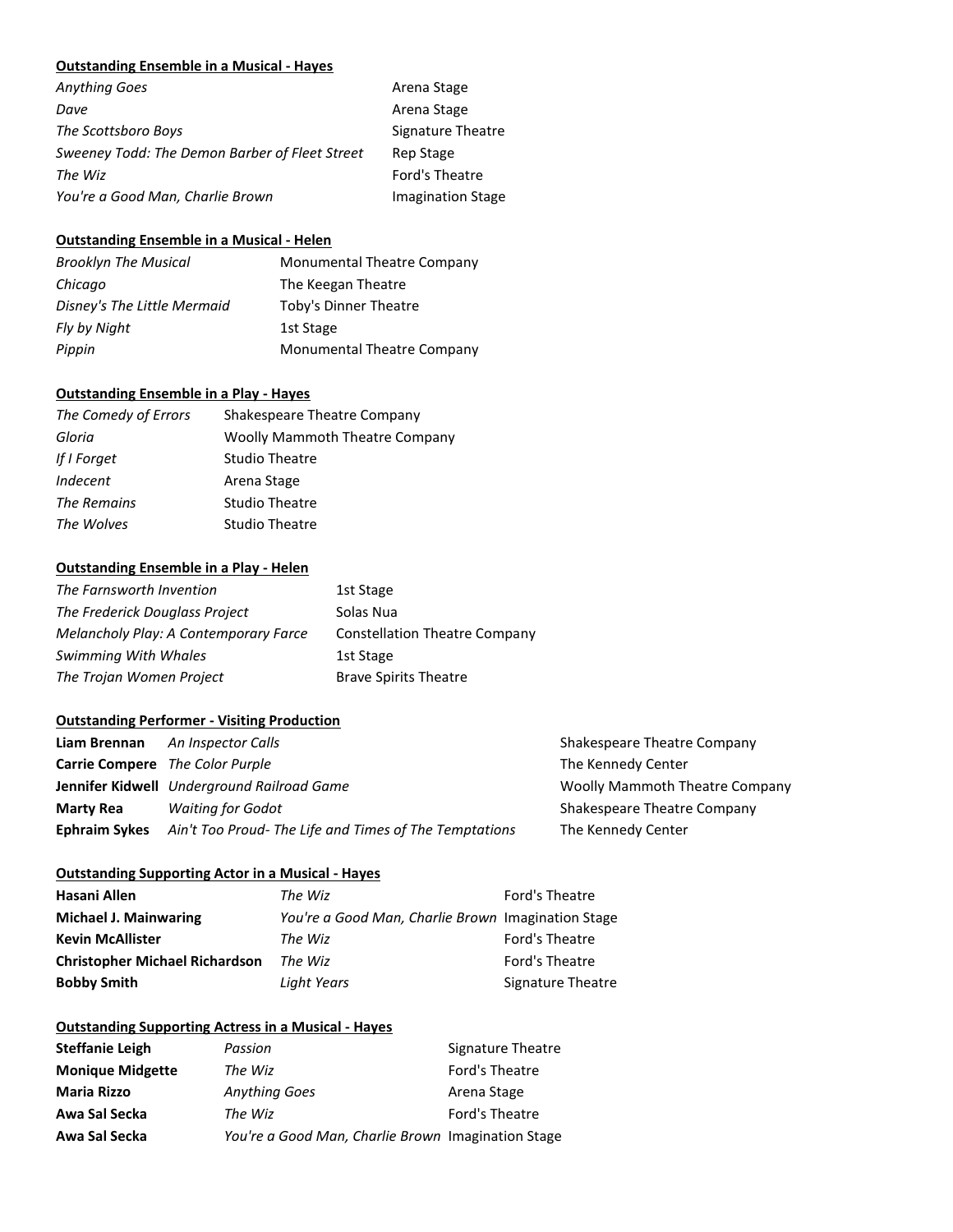#### **Outstanding Supporting Actor in a Musical - Helen**

| <b>Michael Innocenti</b> | Chicago                     | The Keegan Theatre                   |
|--------------------------|-----------------------------|--------------------------------------|
| <b>Ryan Manning</b>      | Fly by Night                | 1st Stage                            |
| Da'Von Moody             | Aida                        | <b>Constellation Theatre Company</b> |
| <b>DeCarlo Raspberry</b> | Disney's The Little Mermaid | Toby's Dinner Theatre                |
| <b>Harrison Smith</b>    | Disney's Newsies            | Toby's Dinner Theatre                |
| <b>Taylor Witt</b>       | Disney's Newsies            | Toby's Dinner Theatre                |

# **Outstanding Supporting Actress in a Musical - Helen**

| Linda Bard                    | Alexander and the Terrible, Horrible, No Good, Very Bad Day Adventure Theatre MTC |                            |
|-------------------------------|-----------------------------------------------------------------------------------|----------------------------|
| Kaitlin Kemp                  | Pippin                                                                            | Monumental Theatre Company |
| <b>Farrell Parker</b>         | Fly by Niaht                                                                      | 1st Stage                  |
| Louisa Tringali               | Young Frankenstein                                                                | Toby's Dinner Theatre      |
| Caroline Wolfson Fly by Night |                                                                                   | 1st Stage                  |

# **James MacArthur Award for Outstanding Supporting Actor in a Play - Hayes**

| Jonathan Goldstein      | If I Forget | <b>Studio Theatre</b>                   |
|-------------------------|-------------|-----------------------------------------|
| <b>Ahmad Kamal</b>      | Gloria      | <b>Woolly Mammoth Theatre Company</b>   |
| Song Kim                | Aubergine   | Olney Theatre Center & Everyman Theatre |
| <b>Kim Sullivan</b>     | Familiar    | <b>Woolly Mammoth Theatre Company</b>   |
| <b>Andy Truschinski</b> | Familiar    | <b>Woolly Mammoth Theatre Company</b>   |
| <b>Justin Weaks</b>     | Gloria      | <b>Woolly Mammoth Theatre Company</b>   |

#### **Outstanding Supporting Actress in a Play - Hayes**

| Familiar                          | <b>Woolly Mammoth Theatre Company</b> |
|-----------------------------------|---------------------------------------|
| The Second City's Love, Factually | The Kennedy Center                    |
| The Wolves                        | <b>Studio Theatre</b>                 |
| If I Forget                       | <b>Studio Theatre</b>                 |
| The Remains                       | <b>Studio Theatre</b>                 |
|                                   |                                       |

# **James MacArthur Award for Outstanding Supporting Actor in a Play - Helen**

| <b>Scott Ward Abernethy</b>  | The Caucasian Chalk Circle              | <b>Constellation Theatre Company</b> |
|------------------------------|-----------------------------------------|--------------------------------------|
| <b>Michael Kevin Darnall</b> | The Small Room at the Top of the Stairs | Spooky Action Theater                |
| Louis E. Davis               | The Frederick Douglass Project          | Solas Nua                            |
| <b>Ryan Tumulty</b>          | Flood City                              | <b>Theater Alliance</b>              |
| <b>Ryan Tumulty</b>          | The Trial                               | <b>Synetic Theater</b>               |
| Jacob Yeh                    | East of Eden                            | <b>NextStop Theatre Company</b>      |

#### **Outstanding Supporting Actress in a Play - Helen**

| <b>Moriamo Temidayo Akibu</b> | The Interstellar Ghost Hour             | Longacre Lea                    |
|-------------------------------|-----------------------------------------|---------------------------------|
| <b>Tiffany Byrd</b>           | The Frederick Douglass Project          | Solas Nua                       |
| <b>Amanda Forstrom</b>        | The Farnsworth Invention                | 1st Stage                       |
| <b>Mary Myers</b>             | 45 Plays for 45 Presidents              | <b>NextStop Theatre Company</b> |
| <b>Tuyet Thi Pham</b>         | The Small Room at the Top of the Stairs | Spooky Action Theater           |
| <b>Nicole Ruthmarie</b>       | The Trojan Women Project                | <b>Brave Spirits Theatre</b>    |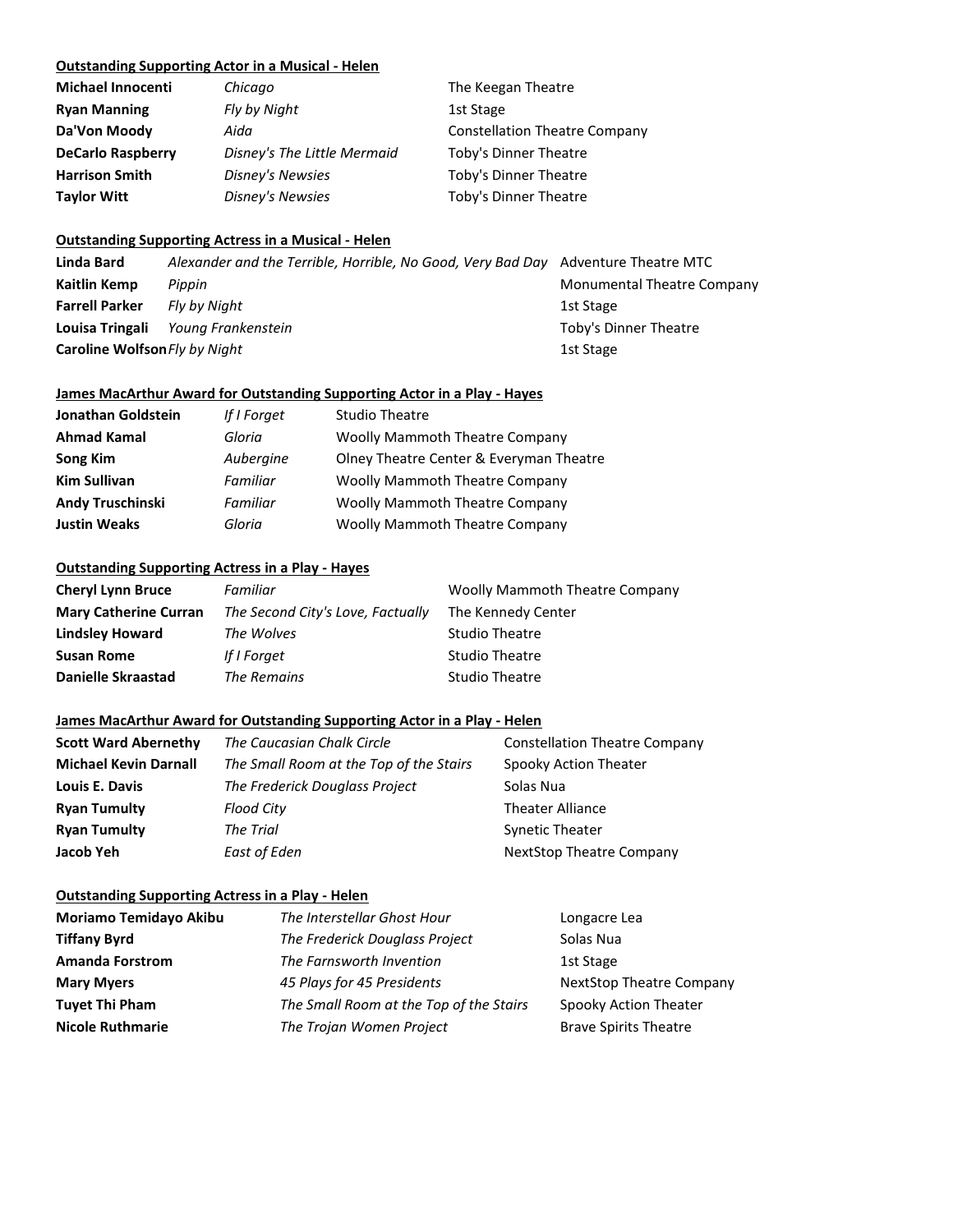#### **Outstanding Lead Actor in a Musical - Hayes**

| <b>Corbin Bleu</b>   | <b>Anything Goes</b> | Arena Stage                                                 |
|----------------------|----------------------|-------------------------------------------------------------|
| <b>Ken Clark</b>     | Camelot              | Shakespeare Theatre Company                                 |
| <b>Drew Gehling</b>  | Dave                 | Arena Stage                                                 |
|                      |                      | <b>David Schlumpf</b> Elf, The Musical Olney Theatre Center |
| <b>Douglas Sills</b> | Dave                 | Arena Stage                                                 |

# **Outstanding Lead Actress in a Musical - Hayes**

| <b>Nancy Anderson</b>       | <b>Billy Elliot</b> | <b>Signature Theatre</b>    |
|-----------------------------|---------------------|-----------------------------|
| Natascia Diaz               | Passion             | Signature Theatre           |
| <b>Tracy Lynn Olivera</b>   | On the Town         | <b>Olney Theatre Center</b> |
| <b>Bryonha Marie Parham</b> | Dave                | Arena Stage                 |
| Awa Sal Secka               | Cinderella          | <b>Imagination Stage</b>    |

# **Outstanding Lead Actor in a Musical - Helen**

| <b>Aaron Bliden</b>       | Fly by Night                | 1st Stage                         |
|---------------------------|-----------------------------|-----------------------------------|
| <b>Jimmy Mavrikes</b>     | Girlfriend                  | Signature Theatre                 |
| <b>Lukas James Miller</b> | Girlfriend                  | Signature Theatre                 |
| <b>Solomon Parker</b>     | Pippin                      | <b>Monumental Theatre Company</b> |
| <b>DeCarlo Raspberry</b>  | <b>Brooklyn The Musical</b> | <b>Monumental Theatre Company</b> |
| <b>Jamie Smithson</b>     | Fly by Night                | 1st Stage                         |

# **Outstanding Lead Actress in a Musical - Helen**

| Jessica Bennett          | Chicago                     | The Keegan Theatre                   |
|--------------------------|-----------------------------|--------------------------------------|
| Debora Crabbe            | As You Like It              | The Keegan Theatre                   |
| <b>Abby Middleton</b>    | Disney's The Little Mermaid | Toby's Dinner Theatre                |
| <b>Maria Rizzo</b>       | Chicago                     | The Keegan Theatre                   |
| Shayla S. Simmons        | Aida                        | <b>Constellation Theatre Company</b> |
| <b>Taylor Washington</b> | <b>Brooklyn The Musical</b> | <b>Monumental Theatre Company</b>    |

# **Robert Prosky Award for Outstanding Lead Actor in a Play - Hayes**

| <b>Carson Elrod</b>     | The Comedy of Errors          | Shakespeare Theatre Company           |
|-------------------------|-------------------------------|---------------------------------------|
| <b>Glenn Fitzgerald</b> | The Remains                   | <b>Studio Theatre</b>                 |
| Eugene Lee              | <b>Two Trains Running</b>     | Arena Stage                           |
| <b>Jon Hudson Odom</b>  | <b>Botticelli in the Fire</b> | <b>Woolly Mammoth Theatre Company</b> |
| <b>Jack Willis</b>      | The Great Society             | Arena Stage                           |

# **Outstanding Lead Actress in a Play - Hayes**

| <b>Stephanie Berry</b> | Gem of the Ocean      | Round House Theatre          |
|------------------------|-----------------------|------------------------------|
| <b>Julia Coffey</b>    | Labour of Love        | <b>Olney Theatre Center</b>  |
| <b>Veanne Cox</b>      | The Comedy of Errors  | Shakespeare Theatre Company  |
| Naomi Jacobson         | Becoming Dr. Ruth     | Theater J                    |
| <b>Erika Rose</b>      | Queens Girl in Africa | Mosaic Theater Company of DC |

# **Robert Prosky Award for Outstanding Lead Actor in a Play - Helen**

| <b>Josh Adams</b>        | The Events                                    | <b>Theater Alliance</b> |
|--------------------------|-----------------------------------------------|-------------------------|
| Sam Ludwig               | The Farnsworth Invention                      | 1st Stage               |
| Sasha Olinick            | The Secrets of the Universe (and other songs) | The Hub Theatre         |
| Jonathan Lee Taylor      | The Farnsworth Invention                      | 1st Stage               |
| <b>Matthew R. Wilson</b> | Swimming With Whales                          | 1st Stage               |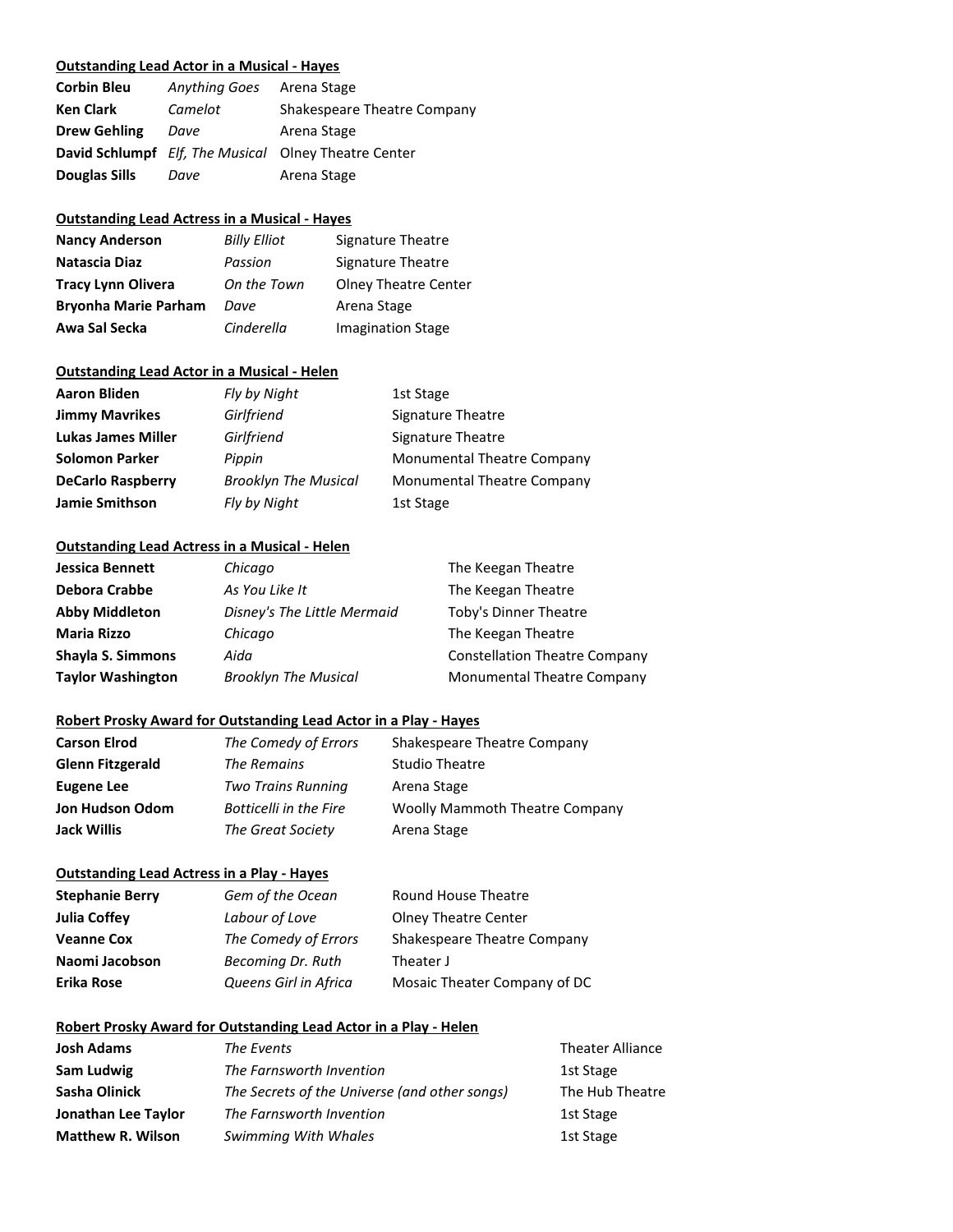#### **Outstanding Lead Actress in a Play - Helen**

| Regina Aquino          | The Events                                    | <b>Theater Alliance</b>              |
|------------------------|-----------------------------------------------|--------------------------------------|
| Tonya Beckman          | The Skin of Our Teeth                         | <b>Constellation Theatre Company</b> |
| <b>Lolita Marie</b>    | The Secrets of the Universe (and other songs) | The Hub Theatre                      |
| <b>Billie Krishawn</b> | Melancholy Play: A Contemporary Farce         | <b>Constellation Theatre Company</b> |
| <b>Madeline Mooney</b> | The Frederick Douglass Project                | Solas Nua                            |

# **Outstanding Original Play or Musical Adaptation**

| William Yanesh (Book, Music & Lyrics)<br><b>Blueberries for Sal</b><br><b>Advenure Theatre MTC</b> |  |
|----------------------------------------------------------------------------------------------------|--|
| Tom Kitt (Music), Thomas Meehan (Book)                                                             |  |
| <b>Nell Benjamin (Book/Lyrics)</b><br>Arena Stage<br>Dave                                          |  |
| Patti Kalil, Rachel Menyuk, Eric Swartz<br><b>Pointless Theatre</b><br>Don Cristobal               |  |
| The Kennedy Center<br><b>Jared Mezzocchi</b><br>How to Catch a Star                                |  |
| The Lathe of Heaven<br>Spooky Action Theater<br><b>Natsu Onoda Power</b>                           |  |
| <b>Nathan Weinberger</b><br>Sleepy Hollow<br><b>Synetic Theater</b>                                |  |

## **Charles MacArthur Award for Outstanding Original New Play or Musical**

| <b>Caleen Sinnette Jennings</b>                                           | Queens Girl in Africa | Mosaic Theater Company of DC |
|---------------------------------------------------------------------------|-----------------------|------------------------------|
| <b>Mona Mansour</b>                                                       | The Vagrant Trilogy   | Mosaic Theater Company of DC |
| <b>Psalmayene 24 &amp; Deirdre Kinahan</b> The Frederick Douglass Project |                       | Solas Nua                    |
| <b>Heather Raffo</b>                                                      | Noura                 | Shakespeare Theatre Company  |
| <b>Ken Urban</b>                                                          | The Remains           | <b>Studio Theatre</b>        |

## **Outstanding Production - Theatre for Young Audiences**

| Alexander and the Terrible, Horrible, No Good, Very Bad Day | <b>Adventure Theatre MTC</b> |
|-------------------------------------------------------------|------------------------------|
| Judy Moody & Stink: The Mad, Mad, Mad, Mad Treasure Hunt    | Adventure Theatre MTC        |
| My Father's Dragon                                          | <b>Synetic Theater</b>       |
| The Princess & The Pauper - A Bollywood Tale                | Imagination Stage            |
| To the Clouds                                               | Arts on the Horizon          |
| You're a Good Man, Charlie Brown                            | Imagination Stage            |

#### **Outstanding Visiting Production**

**The Fall** Studio Theatre *H.M.S. Pinafore* **Olney Theatre Center** *The Second City's She the People* Woolly Mammoth Theatre Company *Underground Railroad Game* Woolly Mammoth Theatre Company *Waiting for Godot* Shakespeare Theatre Company

#### **Outstanding Production in a Musical - Hayes**

| Anything Goes | Arena Stage                 |
|---------------|-----------------------------|
| Camelot       | Shakespeare Theatre Company |
| Cinderella    | <b>Imagination Stage</b>    |
| Dave          | Arena Stage                 |
| The Wiz       | Ford's Theatre              |